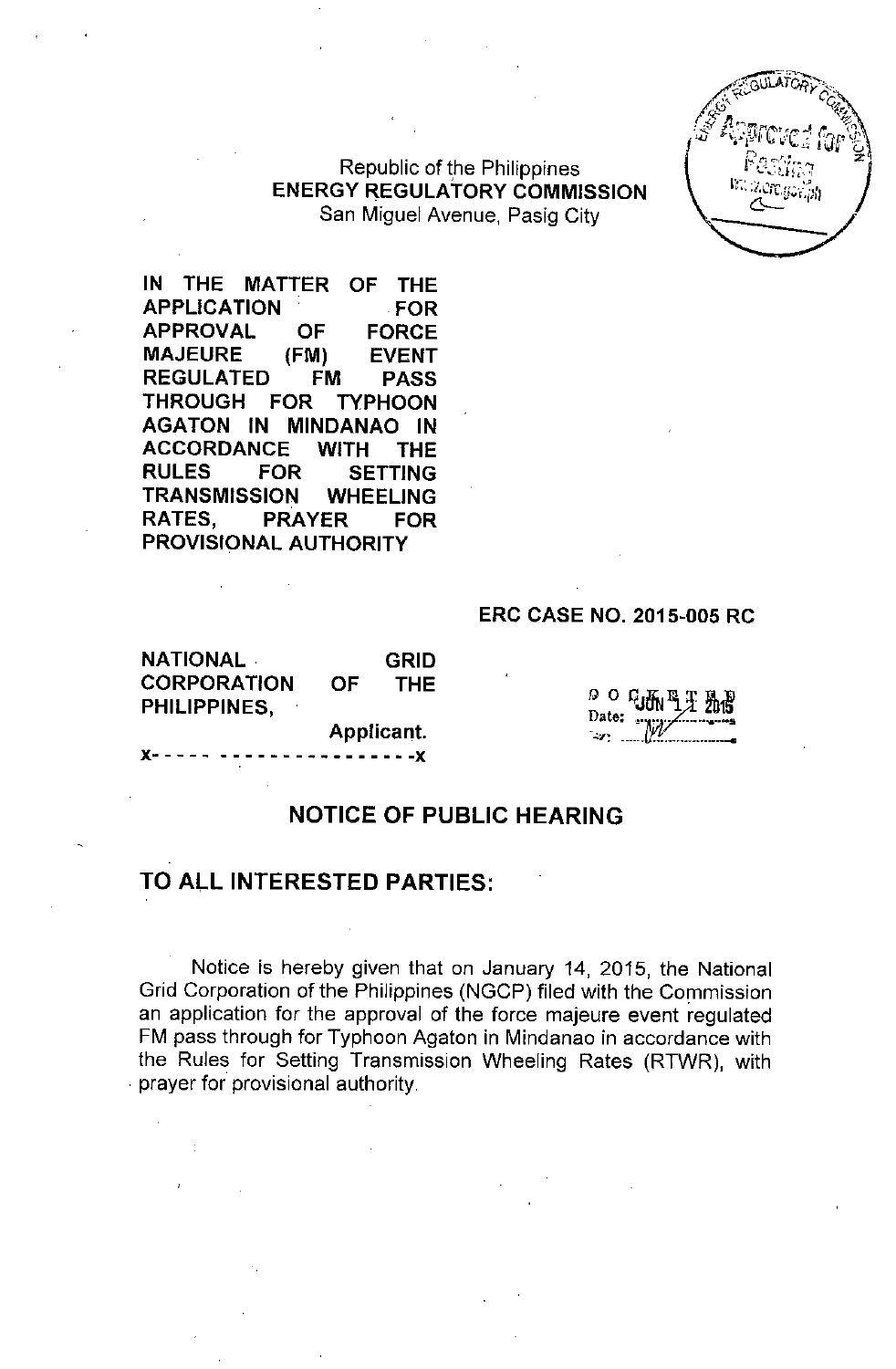In the said application, NGCP alleged, among others, the following:

- 1. It is a corporation created and existing under the laws of the Philippines, with principal office address at NGCP Building, Quezon Avenue corner BIR Road, Diliman, Quezon City. It is the corporate vehicle of the consortium which was awarded the concession to assume the power transmission functions of the National Transmission Corporation (TRANSCO) pursuant to Republic Act No. 9136 (R.A. 9136), otherwise known as the Electric Power Industry Reform Act of 2001 or the EPIRA;
- 2. It was also granted a franchise under Republic Act 9511 (NGCP Franchise) to construct, install finance, manage, improve, expand, operate, maintain, rehabilitate, repair and refurbish the present nationwide transmission system of the Republic of the Philippines;
- 3. On January 15, 2009, it assumed transmission functions of TRANSCO including the operation, management and maintenance of the nationwide electric grid;
- 4. Pursuant to Section 10.1.1 of the RTWR, it is allowed to recover the cost incurred in the restoration, rehabilitation, repair of damage sustained by its transmission assets and other related facilities as a result of a force majeure event (FME), as defined in Article I of the RTWR;

# **THE FORCE MAJEURE EVENT (TYPHOON AGATON)**

5. On January 17, 2014, Typhoon Agaton entered the Philippine Area of Responsibility with maximum winds of 35 kph and gustiness of 50 kph. Due to its intensity and heavy rainfall, its transmission assets and other related facilities in the Mindanao area were damaged. Attached to the application as Annex "A" is a copy of the Certification dated April 1, 2014 issued by the Philippine Atmospheric, Geophysical and Astronomical Services Administration (PAGASA);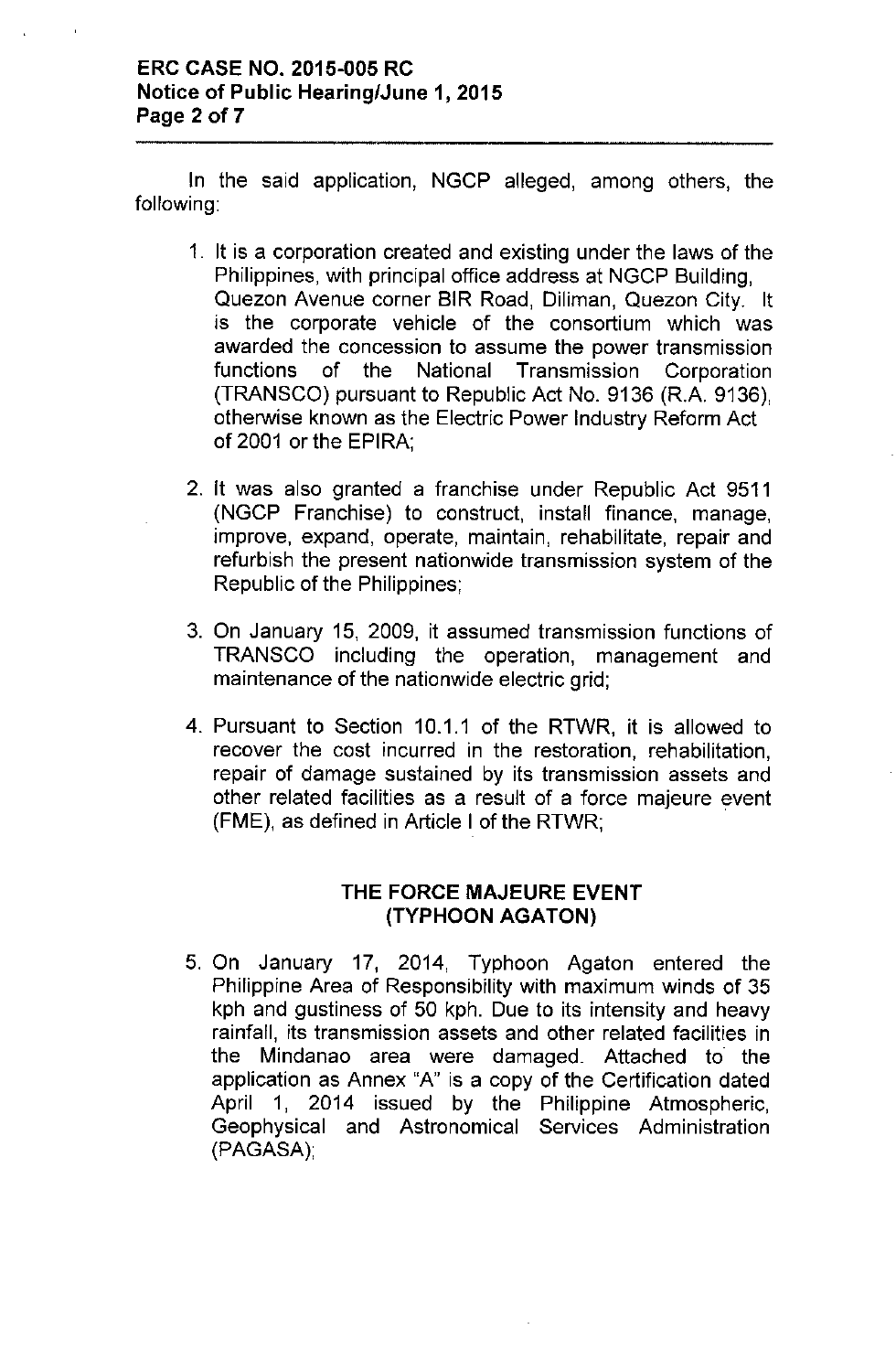- 6. **It** filed before the Commission a Notice **of** Force Majeure Event (Typhoon Agaton) on March 28, 2014, attached to the application as Annex "B";
- 7. The Commission issued a letter dated May 8, 2014 acknowledging receipt of its FME Notice regarding Typhoon Agaton;
- 8. Immediately after the calamity, repair and restoration and rehabilitation of its damaged transmission assets and other related works were undertaken in order to continue serving its customers;
- 9. The cost of additional Capital Expenditure (CAPEX) it incurred to complete the repair, restoration and rehabilitation of its transmission assets and other related facilities including the recoverable values of the assets destroyed amounted to PhP6,958,428.26;
- 10. The Details of Activities of FME Typhoon Agaton in Mindanao is attached to the application as Annex "D";
- **11 .** The damaged transmission assets and other related facilities are not covered by TRANSCO and the Power Sector Assets and Liabilities Management Corporation's (PSALM) Industrial All Risk (IAR) Insurance Policy with the Government Service Insurance System (GSIS) for the year 2014 and is therefore not compensable. Copy of the Certification in support of such allegation is attached to the application as Annex "E";
- 12. There is a need to realign its CAPEX projects to recover the cost incurred for the repair, restoration, and rehabilitation of the damaged transmission assets and other related facilities subject of this application;

### **COMPUTATION OF FM EVENT PASS-THROUGH AMOUNT**

13. It proposes the FM pass-through amount, in P/kW-month, as additional network charges in Mindanao starting the billing period of February 2015 to December 2020, or until such time that the amount incurred is fully recovered, computed as follows: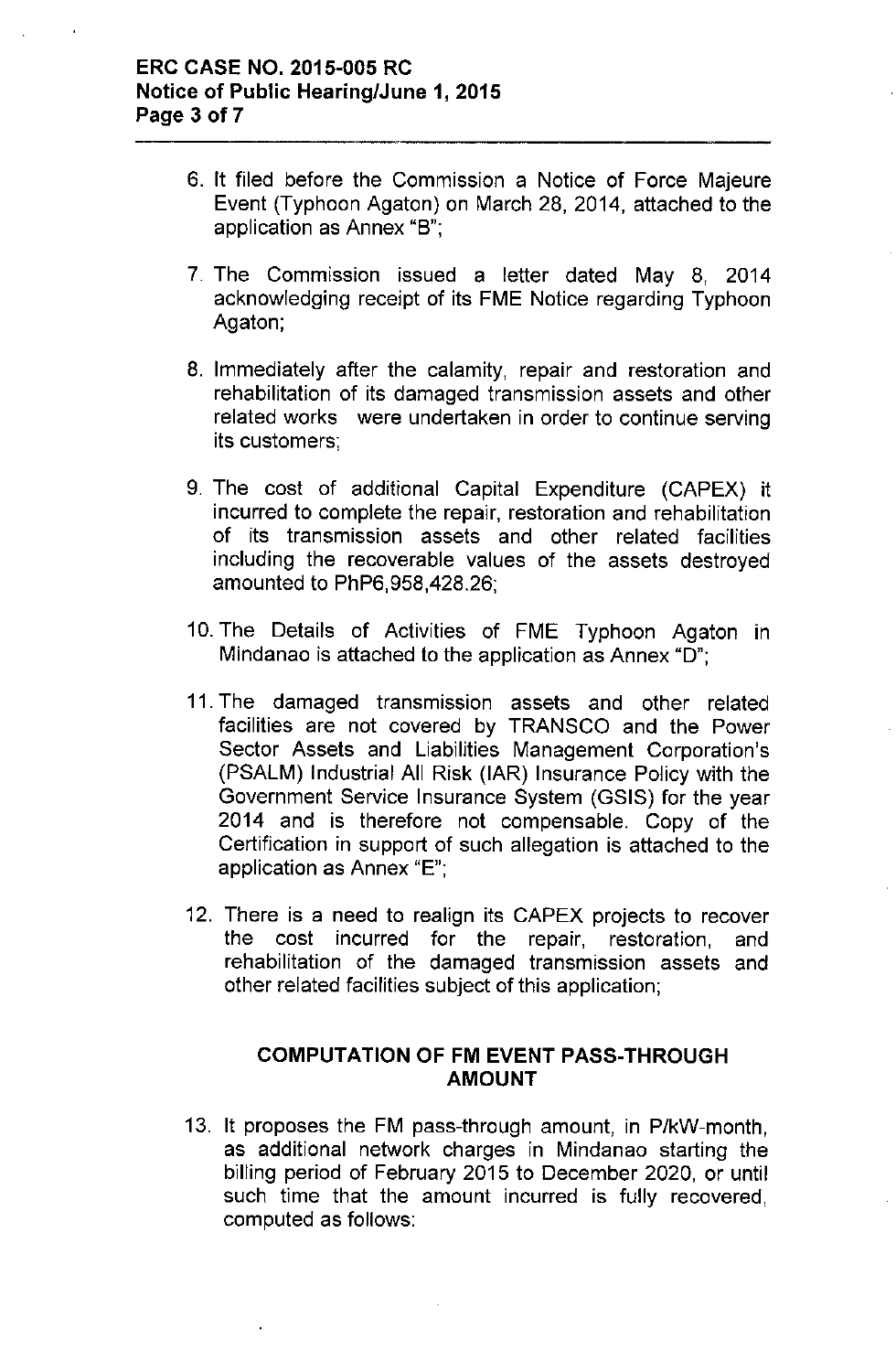# ERC CASE NO. 2015-005 RC Notice of Public Hearing/June 1, 2015 Page 4 of 7

|       | -26 | 2016 2017 2018 2019 2020 |    |    |  |
|-------|-----|--------------------------|----|----|--|
| lanao |     | 14                       | ٦Δ | ıд |  |

- 14. It proposes the FM pass-through amounts for the years 2016 to 2020 to allow the recovery of the CAPEX incurred relative to the FME Typhoon Agaton should there be a delay in the reset process for the Transmission Services for the Fourth (4'h) Regulatory Period (RP);
- 15. Although the FME claim is not included in its 3<sup>rd</sup> Regulatory Reset Application, the same can be recovered during the  $3<sup>rd</sup>$  Regulatory Period pursuant to Section 10.1.1 of the RTWR where it is allowed to recover the cost incurred for the restoration, repair and rehabilitation of damage sustained by its transmission assets and other related facilities as a result of the FME. Copy of the FME Claim Computation is attached to the application as Annex "F";
- 16. The FME Claim does not breach the Force Majeure Threshold Amount (FMTA). Copy of the FMTA Computation is attached to the application as Annex "G";
- 17. It considered the Net Fixed Asset Value of the transmission assets and other related facilities damaged by the FME Typhoon Agaton in the calculation of the FM Pass-Through Amount given that it would have normally fully recovered the return of capital on said assets for the duration of its economic lives had these assets not been damaged or destroyed by the FME Typhoon Agaton;

# Allegation in Support of the Prayer for Provisional Approval

18. It moves for the issuance of a provisional approval for the immediate recovery of the FME claim pursuant to Section 3, Rule 14 of the Commission's Rules of Practice and Procedure. It needs to immediately recover the actual expenses incurred for the rehabilitation of the damaged transmission assets and other related facilities. The occurrence of the aforementioned FME requires capital infusion, the recovery of which should be allowed to avoid putting financial strain in the transmission provider, and to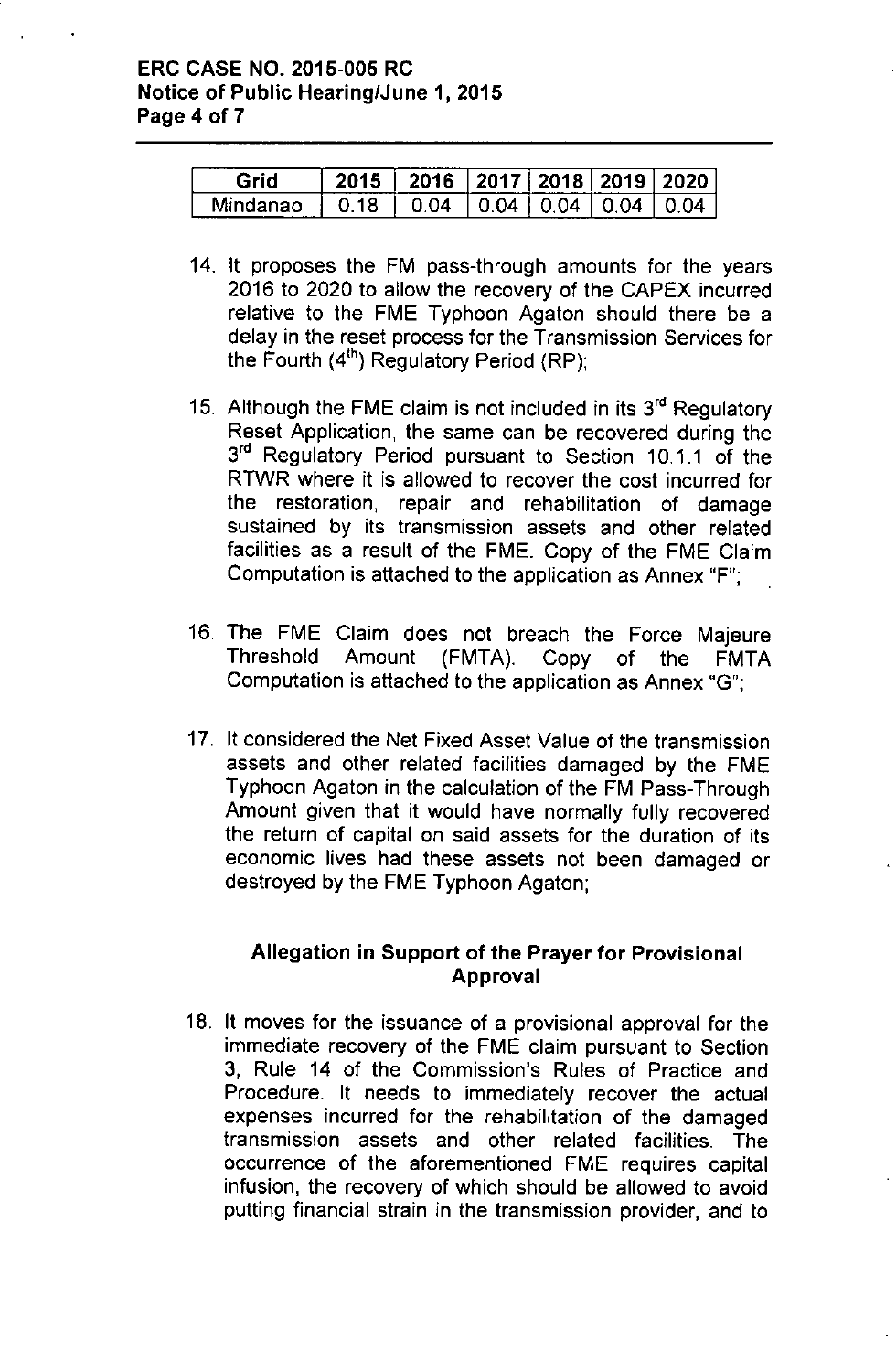allow it to continuously provide the necessary transmission service to the grid customers;

- 19. The timely implementation of the pass-through amount will allow the equal or even spread of the increases or decreases in tariffs from the initial implementation of the recovery of the cost;
- 20. A copy of the Judicial Affidavit of Agnes F. Dela Cruz, Head, Tariff Design and Billing Management Division, Revenue and Regulatory Affairs of NGCP in support thereof is attached to the application as Annex "H"; and
- 21. In compliance with Rule 6 of the Commission's Rules of Practice and Procedure, the pre-filing requirements of the instant application are attached herewith as Annex "1";
- 22. It prays that the Commission:
	- a. Issue, immediately upon filing of the application, a provisional authority to implement and bill the FM Pass-Through Amounts to Mindanao customers starting February 2015 billing month to December 2020 or until such time that the amount incurred is fully recovered;
	- b. Declare the Typhoon Agaton as Force Majeure Event (FME);
	- c. Approve the CAPEX incurred for the repair, restoration, and rehabilitation of the damaged transmission assets and other related facilities due to Typhoon Agaton in Mindanao as FME;
	- d. Approve the proposed pass-through amount representing return on capital, return of capital and taxes associated with the emergency responses and the repair, restoration and rehabilitation of its transmission assets and other related facilities damaged by the FME Typhoon Agaton, as follows:

|       | 2016 | ⊧ 2017   2018   2019   2020 |  |
|-------|------|-----------------------------|--|
| danao | Μ    | Μ                           |  |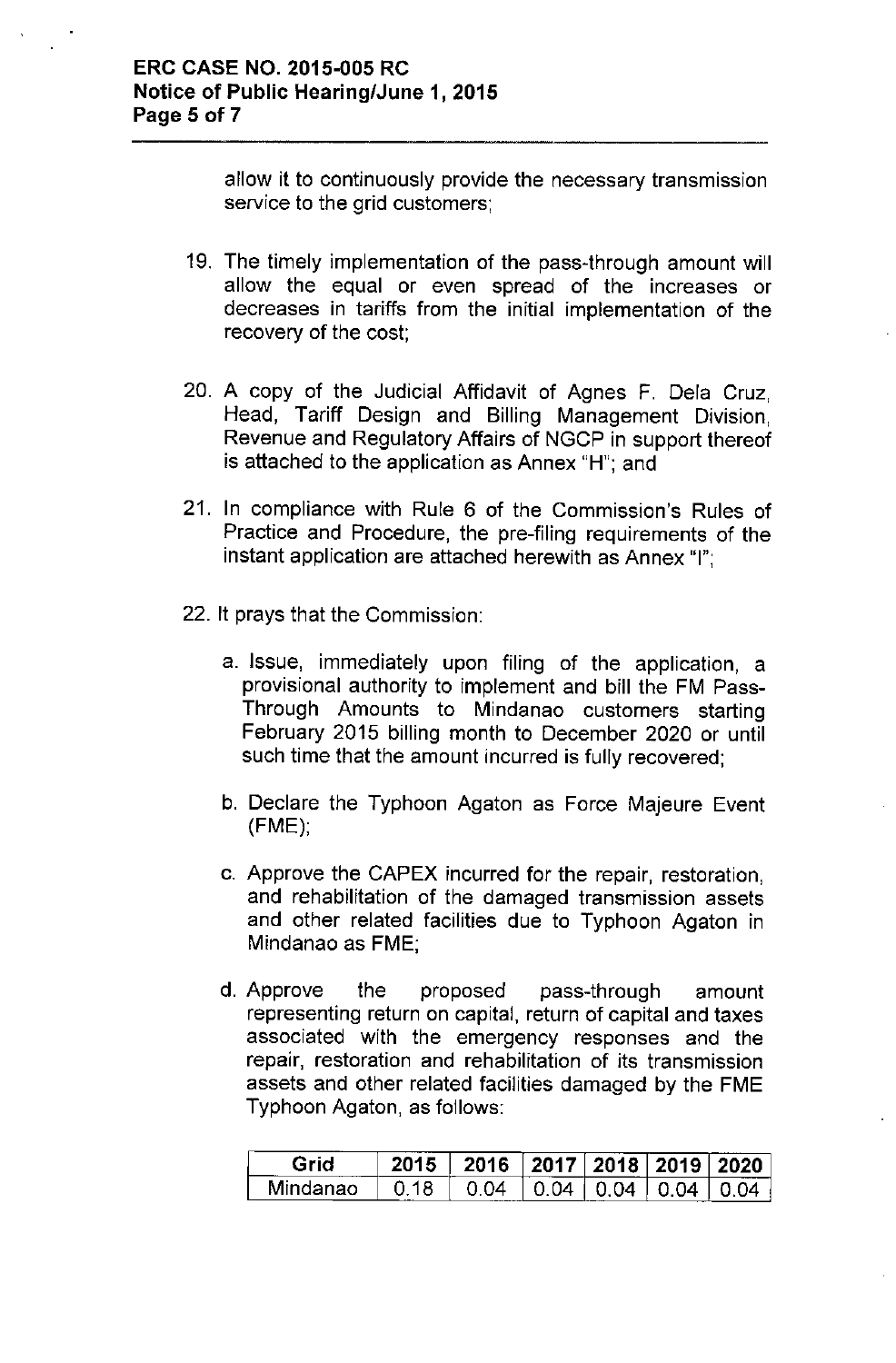- e. Approve and allow the recovery of the Net Fixed Asset Value of the transmission assets and other related facilities damaged by Typhoon Agaton in Mindanao in the amount of One Million Six Hundred Eighty-One Thousand Fifty-Six and 18/100 Pesos (PhP1 ,681,056.18) as part of the FM Pass Through Amount given that the said amount would have been fully recovered by it if these transmission assets and other related facilities have not been damaged or destroyed by Typhoon Agaton as FME; and
- f. Exclude the proposed Pass-Through Amount from the side constraint calculation.

The Commission has set the application for expository presentation, pre-trial conference and evidentiary hearing on July 1, 2015 (Wednesday) at nine o'clock in the morning (9:00 A.M.) in the ERC, Mindanao Field Office, Mezzanine Floor, Mintrade Building, Monteverde corner Sales Sts., Davao City.

All persons who have an interest in the subject matter of the proceeding may become a party by filing, at least five (5) days prior to the hearing and subject to the requirements in the ERC's Rules of Practice and Procedure, a verified petition with the Commission giving the docket number and title of the proceeding and stating: (1) the petitioner's name and address; (2) the nature of petitioner's interest in the subject matter of the proceeding, and the way and manner in which such interest is affected by the issues involved in the proceeding; and (3) a statement of the relief desired.

All other persons who may want their views known to the Commission with respect to the subject matter of the proceeding may file their opposition to the application or comment thereon at any stage of the proceeding before the applicant concludes the presentation of its evidence. No particular form of opposition or comment is required, but the document, letter or writing should contain the name and address of such person and a concise statement of the opposition or comment and the grounds relied upon.

All such persons who may wish to have a copy of the application may request the applicant, prior to the date of the initial hearing, that they be furnished with a copy of the application. The